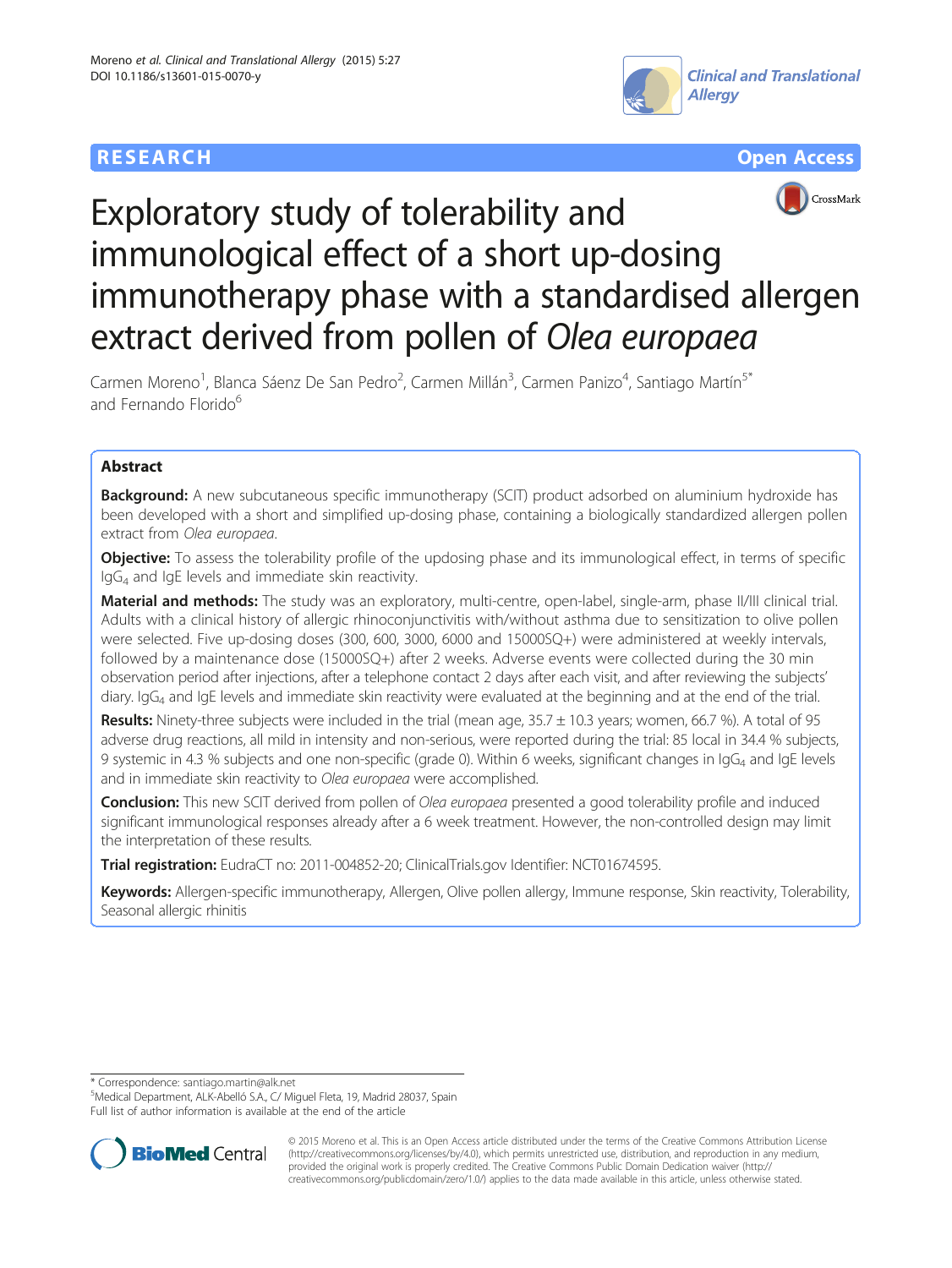#### Background

Allergic rhinoconjunctivitis and asthma are, frequently, concurrent disorders [[1](#page-5-0), [2](#page-5-0)], which has led to the notion that these two conditions are different aspects of the same disease [\[3](#page-5-0), [4](#page-5-0)]. Results from the ONEAIR study, a prospective observational study conducted between 2004 and 2005 with 942 subjects from Spain, reinforced this idea, highlighting that almost 90 % of subjects suffering from asthma presented concomitant allergic rhinitis [[5\]](#page-5-0).

The ability of olive pollen (Olea europaea) to induce notorious symptoms of rhinitis and/or asthma in exposed populations through an IgE-mediated mechanism is amply documented in the Mediterranean areas [[6](#page-5-0)–[12](#page-5-0)]. A study conducted in 4000 allergic subjects from all over Spain showed that 47 % of subjects suffering from allergic rhinoconjunctivitis and 51 % of asthmatics were sensitized to Olea europaea, which emphasizes the importance of olive pollen allergen in Spain [\[13](#page-5-0)].

Available treatment options in respiratory allergic conditions include allergen avoidance, symptomatic treatment and etiologic treatment. Olive pollen allergen avoidance is hardly applicable since only a limited reduction in exposure can be achieved by modifying life habits. Symptomatic treatment offers short-term symptomatic relief, but does not offer long-term benefit, as the natural course of the disease is not affected. Etiologic treatment with allergenspecific immunotherapy (AIT) has proven to be the most effective treatment option for allergic diseases. AIT involves administering specific allergens to patients suffering from IgE-mediated allergic diseases in order to ameliorate symptoms, induce sustained and long-term immunological tolerance to the causative allergen, and potentially alter the natural course of the disease [\[14](#page-5-0)–[16](#page-5-0)].

The subcutaneous route for the administration of AIT products has been proven to be clinically efficacious and well-tolerated in a number of studies [[17](#page-5-0)–[19](#page-5-0)]. The standard schedule for the subcutaneous immunotherapy (SCIT) starts with an induction period or up-dosing phase, involving increasing weekly doses over a number of consecutive weeks (12–14 weeks) until the maintenance dose is reached; however, there has been growing interest in reducing the initiation period to facilitate AIT compliance [\[20](#page-5-0)]. A new SCIT product containing allergen extract of Olea europaea (AVANZ® Olive) has been developed based on previous SCIT products.

Therefore, all the above considerations prompted us to assess the tolerability and the immunological effect of the up-dosing phase of this new SCIT containing allergen extract derived from olive pollen.

#### Methods

#### Study design

This was an open-label, single-arm, phase II/III multicenter clinical trial conducted at 10 sites in Spain, where olive pollen is an important cause of rhinitis and/or bronchial asthma. The study was approved by the applicable ethics committees and by the Spanish Drug Agency, and written informed consent was obtained from all subjects before their inclusion in the study. The trial was conducted in accordance with the Declaration of Helsinki [[21](#page-5-0)] and in compliance with the Good Clinical Practice Guidelines [[22](#page-5-0)]. The trial was registered on ClinicalTrials.gov under identification number [NCT01674595](http://www.clinicaltrials.gov/NCT01674595).

#### Study population

The study population comprised adult subjects aged 18 to 65 years with a clinical history of olive pollen-induced allergic rhinoconjunctivitis and/or asthma at least 1 year prior to trial entry, a positive skin prick test (SPT) response to *Olea europaea* (wheal diameter  $\geq$  3 mm), and a positive specific IgE against olive pollen ( $\geq$  IgE class 2;  $\geq$ 0.70 KU/L) documented within the last 5 years. Subjects with forced expiratory volume in 1 s  $(FEV1) < 70$  % of the predicted value at screening, uncontrolled or severe asthma, and a history of severe asthma exacerbation [[23](#page-5-0)] were not included in the study. Subjects were also excluded if they had had an emergency room visit/admission because of asthma within the previous 12 months, a history of anaphylactic shock due to food, insect venom, exercise or drug, or severe and recurrent angioedema, or previous treatment with olive AIT within the previous 5 years or other concomitant AIT.

#### Interventions

The trial was initiated after the olive pollen season of 2012. AVANZ® Olive injections were given by trained nurses and under supervision of expert allergists in Immunotherapy Units following national and international recommendations [\[24](#page-5-0)].

Subjects were administered 5 weekly subcutaneous up-dosing injections  $(300 \text{ SQ} +, 600 \text{ SQ} +, 3000 \text{ SQ} +,$ 6000  $SQ+$  and 15,000  $SQ+$ ), followed by the maintenance injection (15,000 SQ) 2 weeks after, as part of the short course of SCIT (6 weeks). Two days after each visit, subjects were contacted by telephone to record any adverse event.

#### Evaluations

Tolerability (primary endpoint) was assessed throughout the study as the incidence of adverse drug reactions (ADR) recorded during the 30 min waiting period after each injection, through phone calls 2 days after each injection and by reviewing the patients' diaries issued to record any untoward experience. ADRs were defined as all noxious and unintended responses to any dose of the Investigational Medicinal Product (IMP) administered, and were classified as *immediate* (within 30 min after the injection) or *delayed* (>30 min after the injection).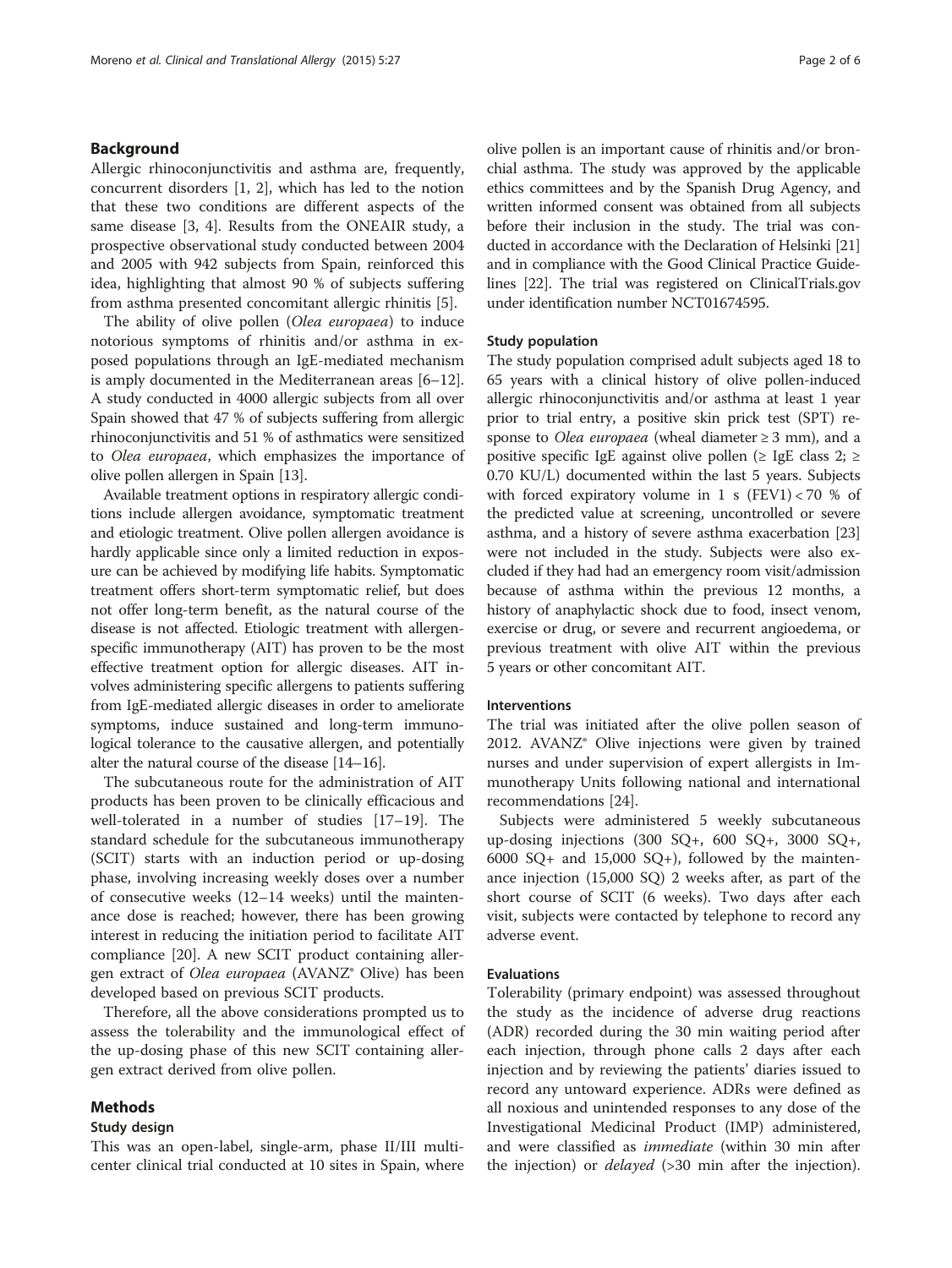Likewise, ADRs were classified as local (LR, reactions occurring at the injection site), or systemic (SR, generalised signs/symptoms occurring away from the injection site). All LRs were recorded, regardless of size, including (diffuse) swelling, redness (erythema), pain, itching (pruritus) or injection site reaction (if two or more local symptoms occurred simultaneously); SRs were graded by the investigator according to the European Academy of Allergy and Clinical Immunology (EAACI) guidelines [[24](#page-5-0)]. Additionally, all AEs where coded according to the Medical Dictionary for regulatory Activities (MedDRA).

At SCIT initiation (visit 1) and 6 weeks after the beginning of SCIT (visit 6), SPT to 5-fold concentrations of Olea europaea allergen extracts (12, 60 and 300 μg/ml Ole e 1) was performed and blood samples were taken for immunological assessments (secondary endpoint), including Olea europaea-specific  $\lg G_4$  and  $\lg E$  levels by ImmunoCAP (Phadia AB Uppsala). Changes in immediate skin response to Olea europaea were analyzed using the parallel line assay (PLA) [[25\]](#page-5-0), expressed as the cutaneous tolerance index (CTI), which indicates the difference in allergen concentration needed to elicit the same response.

#### Statistical considerations

Statistical analyses were performed on the full analysis set of subjects, using the available data without imputation of missing values. The tolerability profile was determined using descriptive analyses. Changes in specific  $I \nsubseteq G_4$  and  $I \nsubseteq E$  levels between visit 1 and visit 6 were performed using Student's t-test for paired samples. All statistical analyses were performed using the Statistical Package for the Social Sciences (SPSS) version 17.

#### Results

From September 2012 to April 2013, a total of 96 subjects were enrolled in the trial; as three subjects failed screening, 93 subjects were administered the IMP. Of these, three subjects discontinued before completing the study treatment (Fig. 1). The subjects' baseline characteristics are presented in Table [1](#page-3-0).

#### **Tolerability**

Thirty-four subjects (36.6 %) of IMP-exposed participants reported a total of 95 ADRs during the trial (Table [2](#page-3-0)). All ADRs were mild in intensity and nonserious, and all participants recovered fully. In one subject dose adjustment due to ADRs was done. A total of 85 local ADRs were reported by 32 (34.4 %) subjects without leading to changes in the administration schedule. Nine systemic ADRs were reported in 4 (4.3 %) subjects, all mild, non-serious, delayed and EAACI grade I.



One subject experienced 4 SRs with different doses, two subjects two SRs each with the same dose and one subject only one SR. All dose concentrations elicited SRs and no risks were associated with a particular dose. SRs consisted in asthma symptoms and oticus and pharyngeal pruritus. Table [3](#page-3-0) shows the nature of local and SRs by MedDRA System Organ Class (SOC) and Preferred Term (PT). One subject reported a nonspecific (grade 0) ADR. No subjects required treatment with adrenaline and no safety concerns were raised for vital signs. IMP-unrelated AEs accounted for 84 events in 34 subjects.

#### Immunological effect

A statistically significant increase of  $\lg G_4$  and  $\lg E$  levels to Olea europaea was observed from visit 1 to visit 6 (Table [4\)](#page-4-0). Furthermore, within 6 weeks of treatment with Olea europaea SCIT, a significant reduction in immediate skin reactivity was observed with a CTI of 2.34 (95 % confidence interval (CI), 1.72 - 3.19). Changes in immediate skin reactivity over time are shown in Fig. [2](#page-4-0).

#### **Discussion**

Olive pollen is one of the most important causes of inhalant allergy in the Mediterranean countries [\[26\]](#page-5-0) and is becoming the main disease-eliciting pollen in some provinces of Southern Spain (i.e. Córdoba, Jaén). The aim of this study was to determine the tolerability profile of the up-dosing phase of the new SCIT with Olea europaea allergen extract, measured as the incidence of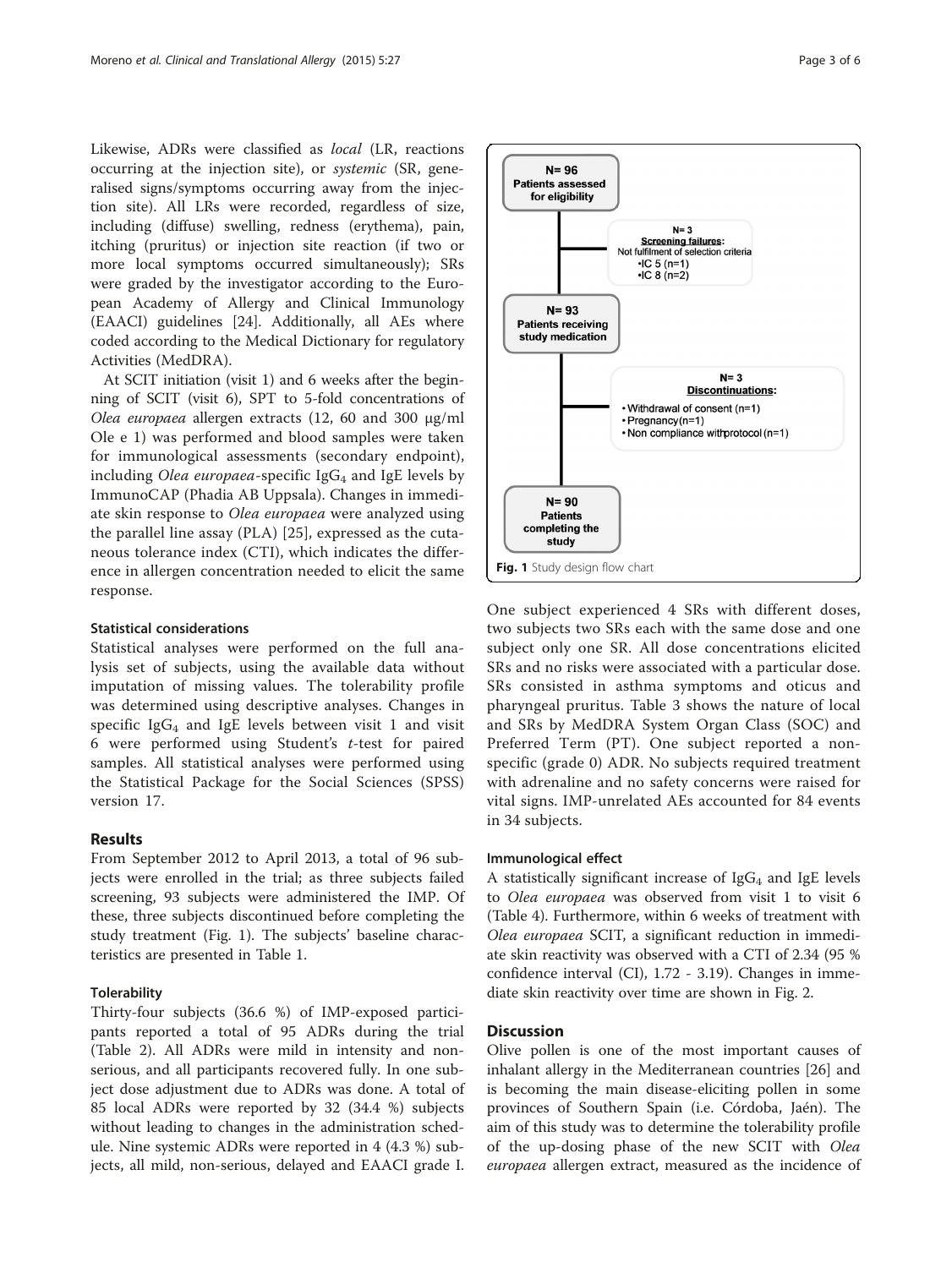<span id="page-3-0"></span>**Table 1** Subjects' baseline characteristics  $(N = 93)$ 

| Baseline characteristics                | Value            |
|-----------------------------------------|------------------|
| Age (years), mean $\pm$ SD              | $35.7 \pm 10.3$  |
| Women, n (%)                            | 62(66.7)         |
| Ethnic origin, n (%):                   |                  |
| Caucasian                               | 89 (95.7)        |
| Hispanic                                | 3(3.2)           |
| Arabian                                 | 1(1.1)           |
| Main concomitant illness, n (%):        |                  |
| Asthma                                  | 64 (68.8)        |
| Rhinoconjunctivitis                     | 93 (100)         |
| BMI (kg/m <sup>2</sup> ), mean $\pm$ SD | $25.9 \pm 4.2$   |
| Vital signs, mean $\pm$ SD:             |                  |
| Systolic blood pressure (mmHg)          | $120.2 \pm 13.7$ |
| Diastolic blood pressure (mmHg)         | $73.7 \pm 8.8$   |
| Heart rate (bpm)                        | $74.2 \pm 8.1$   |
| Smoking habits, n (%):                  |                  |
| Non-smoker                              | 72 (77.4)        |
| Smoker                                  | 14(15.1)         |
| Previous smoker                         | 7(7.5)           |
| IgE Olea europaea CAP class, n (%):     |                  |
| $\overline{2}$                          | 16 (17.2)        |
| 3                                       | 32 (34.4)        |
| $\overline{4}$                          | 28 (30.1)        |
| 5                                       | 12 (12.9)        |
| 6                                       | 5(5.4)           |

BMI body mass index, bpm beats per minute,  $n$  (%) number and percentage of subjects, SD standard deviation

ADRs. The trial was designed as non-controlled and as so, subjected to a certain degree of bias which may limit the interpretation of the results. However, regarding tolerability, the frequency of ADRs can be considered conservative, because all AEs with a temporary relation to the treatment with no other attributable cause have been related to the studied treatment. With regards to the immunological endpoints, the specificity of the immunological evaluations does not require a control group as it would be the case of a clinically-related endpoint.

The nature of the ADRs observed during treatment with this new SCIT was as expected. Over one-third of the study population suffered at least one ADR. All ADRs were mild in intensity, occurred at all dosing steps, most were related to the injection site and all participants achieved full recovery. Only one subject interrupted temporally the dosing schedule.

We have followed the current guidelines of the European Medicines Agency (EMA) on clinical development of AIT [[27\]](#page-5-0) and all AEs have been coded with MedDRA.

| IMP-related adverse events                  | 95             | 34 (36.6)    |  |
|---------------------------------------------|----------------|--------------|--|
| Severity                                    |                |              |  |
| Mild                                        | 95             | 34 (36.6)    |  |
| Moderate                                    | $\Omega$       | $\Omega$     |  |
| Severe                                      | $\mathbf 0$    | $\mathbf 0$  |  |
| Change in treatment schedule                |                |              |  |
| None                                        | 93             | 33 (35.5)    |  |
| Temporarily interrupted                     | $\overline{2}$ | 1(1.1)       |  |
| Discontinued                                | $\Omega$       | $\mathbf{0}$ |  |
| Prior to first intake                       | $\Omega$       | $\Omega$     |  |
| Classification according to EAACI guideline |                |              |  |
| <b>LR</b>                                   | 85             | 32 (34.4)    |  |
| <b>SR</b>                                   | 9              | 4(4.3)       |  |
| Grade 0/Nonspecific                         | 1              | 1(1.1)       |  |
| Dose                                        |                |              |  |
| 300 SQ+                                     | 16             | 13 (14.0)    |  |
| 600 SQ+                                     | 11             | 11(11.8)     |  |
| $3,000$ SQ+                                 | 24             | 22 (23.7)    |  |
| $6,000$ SQ+                                 | 17             | 17 (18.3)    |  |
| 15,000 SQ+                                  | 26             | 15 (16.1)    |  |
| Dose unknown                                | 1              | 1(1.1)       |  |

ADR adverse drug reaction, e number of events, EAACI European Academy of Allergy and Clinical Immunology, n (%) number and percentage of subjects, LR local reactions, SQ+ standardized quality units, SR systemic reactions

Consequently, all local ADRs have been reported, independently of their size. These two factors, together with the way AEs were registered, proactively with a phone call 2 days after each injection and with a subject diary, may explain the apparently higher rate of ADRs in this

Table 3 Nature of adverse drugs reactions

| System organ class and preferred term                | e  | n (%)     |
|------------------------------------------------------|----|-----------|
| Ear and labyrinth disorders                          |    |           |
| Ear pruritus                                         | 1  | 1(1.1)    |
| General disorders and administration site conditions |    |           |
| Asthenia*                                            | 1  | 1(1.1)    |
| Chest discomfort                                     |    | 1(1.1)    |
| Injection site erythema                              | 1  | 1(1.1)    |
| Injection site pain                                  | 3  | 3(3.2)    |
| Injection site pruritus                              | 25 | 12 (12.9) |
| Injection site reaction                              | 52 | 22 (23.7) |
| Injection site swelling                              | 4  | 3(3.2)    |
| Respiratory, thoracic and mediastinal disorders      |    |           |
| Asthma                                               | 4  | 1(1.1)    |
| Throat irritation                                    | 3  | 3(3.2)    |

e, number of events;  $n$  (%), number and percentage of subjects

\* EAACI Grade 0 (No symptoms or nonspecific symptoms of systemic reaction)

e n (%)

#### Table 2 Summary of adverse drug reactions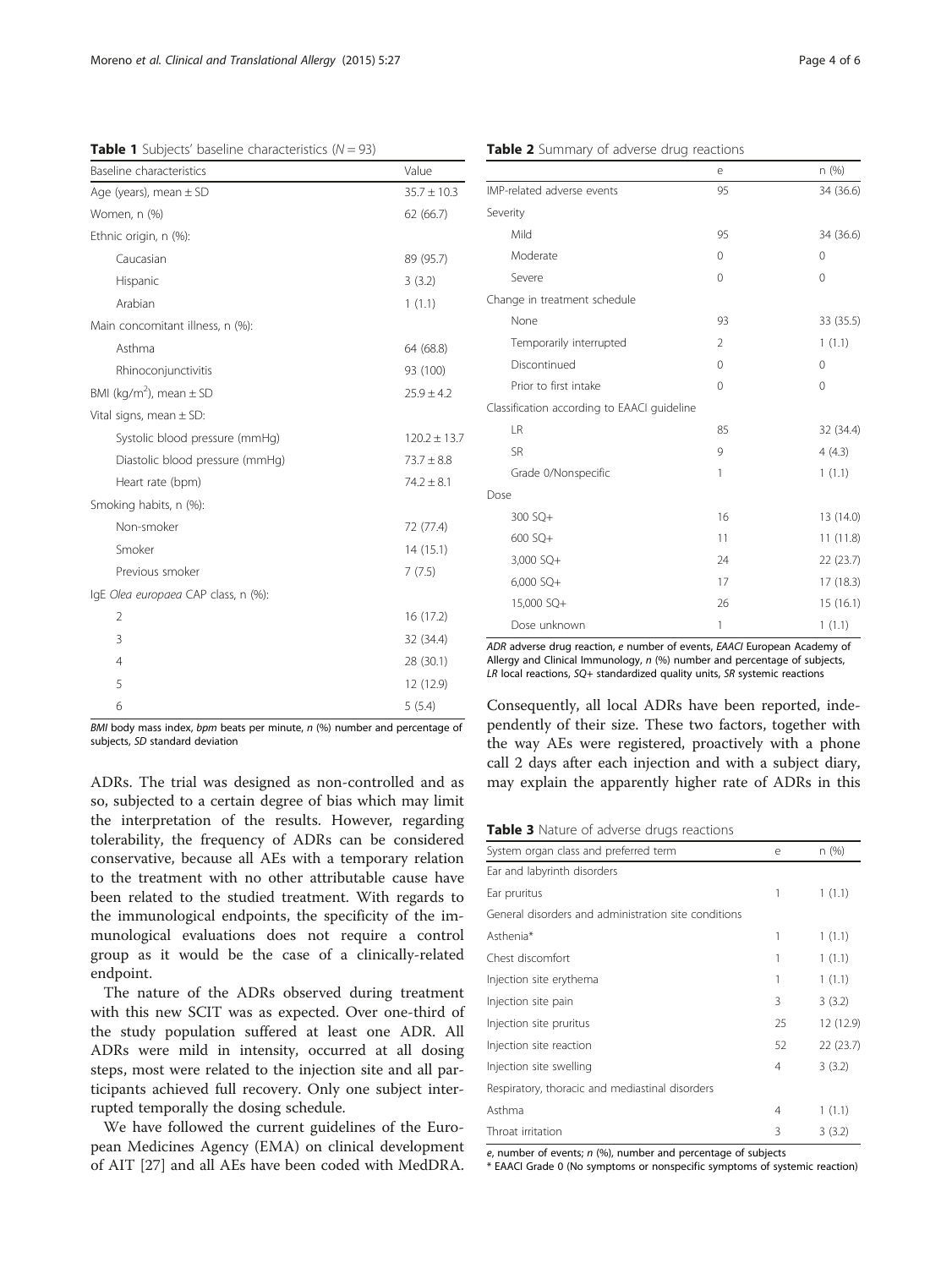<span id="page-4-0"></span>**Table 4** Levels of  $\lg G_4$  and  $\lg E$  to Olea europaea

|                              |    | Visit 1 (mean $\pm$ SD) | Visit 6 (mean $\pm$ SD) | Effect size | $p$ -value* |
|------------------------------|----|-------------------------|-------------------------|-------------|-------------|
| $lgG_4$ (mg <sub>A</sub> /l) | 90 | $0.34 \pm 0.37$         | $0.97 \pm 1.13$         | 0.64        | < 0.001     |
| IgE (KU/I)                   | 90 | $34.07 \pm 36.09$       | $47.50 \pm 47.82$       | '3.43       | <0.001      |

 $n$  number of subjects with valid data in visit 1 and visit 6, SD standard deviation \*p-values correspond to paired Student'st-test

trial. Although it is difficult to compare the safety profile between trials due to these differences in the safety reporting methodology, the pattern of the ADRs observed in this trial seems to be in line with previous experience and with what has been observed in previous clinical trials with other AIT products [[28, 29\]](#page-5-0).

A similar clinical trial led by Tabar AI [[30\]](#page-5-0), conducted with 102 subjects with the same SCIT formulation containing a house dust mite (Dermatophagoides mix)-derived allergen extract, showed similar results in terms of number and nature of the ADRs, with 4.9 % of the study population reporting mild, grade I SRs and a similar rate of LRs. In a randomised open controlled study of SCIT with a similar Olea europaea standardised allergen extract quantified in mass units performed with a conventional up-dosing schedule in a province of the Southern region of Spain (Jaén), where pollen counts may reach 7000 grains/m<sup>3</sup>, Gonzalez et al. [[28](#page-5-0)] reported similar results with a rate of SRs of 8.7 %, with 3 mild and 1 moderate reactions.

One of the secondary endpoints of our study was to determine the immunological effect of this new SCIT formulation by measuring the specific levels of IgE and IgG4. Specific immunoglobulin levels are essential to establish the immune response of allergen immunotherapy, as the induction of  $IgG_4$  potentially blocks the proportion of IgE-facilitated antigen to T cells and eosinophils, resulting in a reduction of IgE production and the inflammatory response [\[29\]](#page-5-0). As might be expected, this new SCIT with olive pollen allergen extract induced immunological responses reflected as statistically



Fig. 2 Changes in immediate skin reactivity by parallel line assay. Subjects were prick-tested with an Olea europaea pollen allergen extract containing 12, 60 and 300 μg/ml Ole e 1 before (V1) and after (V6) 6 week treatment. The reduction of skin reactivity was assessed by parallel line assay. CTI, Cutaneous Tolerance Index

significant increments of specific levels of IgE and  $IgG_4$ within 6 weeks of therapy. AIT often induces a shortterm increase in IgE levels followed by a long-term decrease and a rapid increase in  $IgG<sub>4</sub>$  [\[19](#page-5-0), [28, 31, 32](#page-5-0)] which can block the binding of IgE to allergens and B cells. The induction of T-regulatory cells (Treg) by AIT is central to the suppression of the allergic reaction: Treg produce IL-10 which is able to suppress IgE production by B cells and to induce  $\text{IgG}_4$  [\[33](#page-5-0)].

Several studies have evaluated the effect of SCIT on cutaneous reactivity to the causative allergen, showing continuous reduction in cutaneous response, which in some studies has been seen to correlate with clinical efficacy [\[34](#page-5-0)]. In our study, we achieved progressive reduction in immediate skin reactivity to the different concentrations of olive allergen extract, expressed as the CTI, i.e. the factor by which the extract concentration has to be multiplied to obtain the same response as in the beginning in a linear dose–response relationship. Recently, Tabar AI et al. [\[30\]](#page-5-0) reported similar results, achieving a CTI of 1.44 (95 % CI, 1.04 - 1.98) after 6 weeks of immunotherapy. Likewise, clinical trials led by Martínez-Cocera [[35](#page-5-0)] and Vidal [\[36\]](#page-5-0) showed similar reductions in skin reactivity after a short course of AIT with allergen extract derived from Phleum pratense and house dust mites, respectively.

#### Conclusion

The results of this phase II/III clinical trial show that immunotherapy with a biologically standardized allergen extract derived from Olea europaea in a 6 week schedule has a good tolerability profile and induces significant immunological responses in subjects suffering from allergic rhinoconjunctivitis and/or asthma due to sensitization to olive pollen.

#### Abbreviations

ADR: Adverse drug reaction; AIT: Allergen-Specific Immunotherapy; CI: Confidence interval; CTI: Cutaneous tolerance index; EAACI: European Academy of Allergy and Clinical Immunology; EMA: European Medicines Agency; FEV1: Forced expiratory volume in 1 second; IMP: Investigational medicinal product; LR: Local reaction; MedDRA: Medical dictionary for regulatory activities; PLA: Parallel line assay; PT: Preferred term; SCIT: Subcutaneous immunotherapy; SOC: System organ class; SPSS: Statistical package for the social sciences; SPT: Skin prick test; SR: Systemic reaction; Treg: T-regulatory cells.

#### Competing interests

Carmen Moreno, Blanca Sáenz De San Pedro, Carmen Millán, Carmen Panizo and Fernando Florido have received grant from ALK-Abelló for the participation in this trial. Santiago Martín is employee of ALK-Abelló.